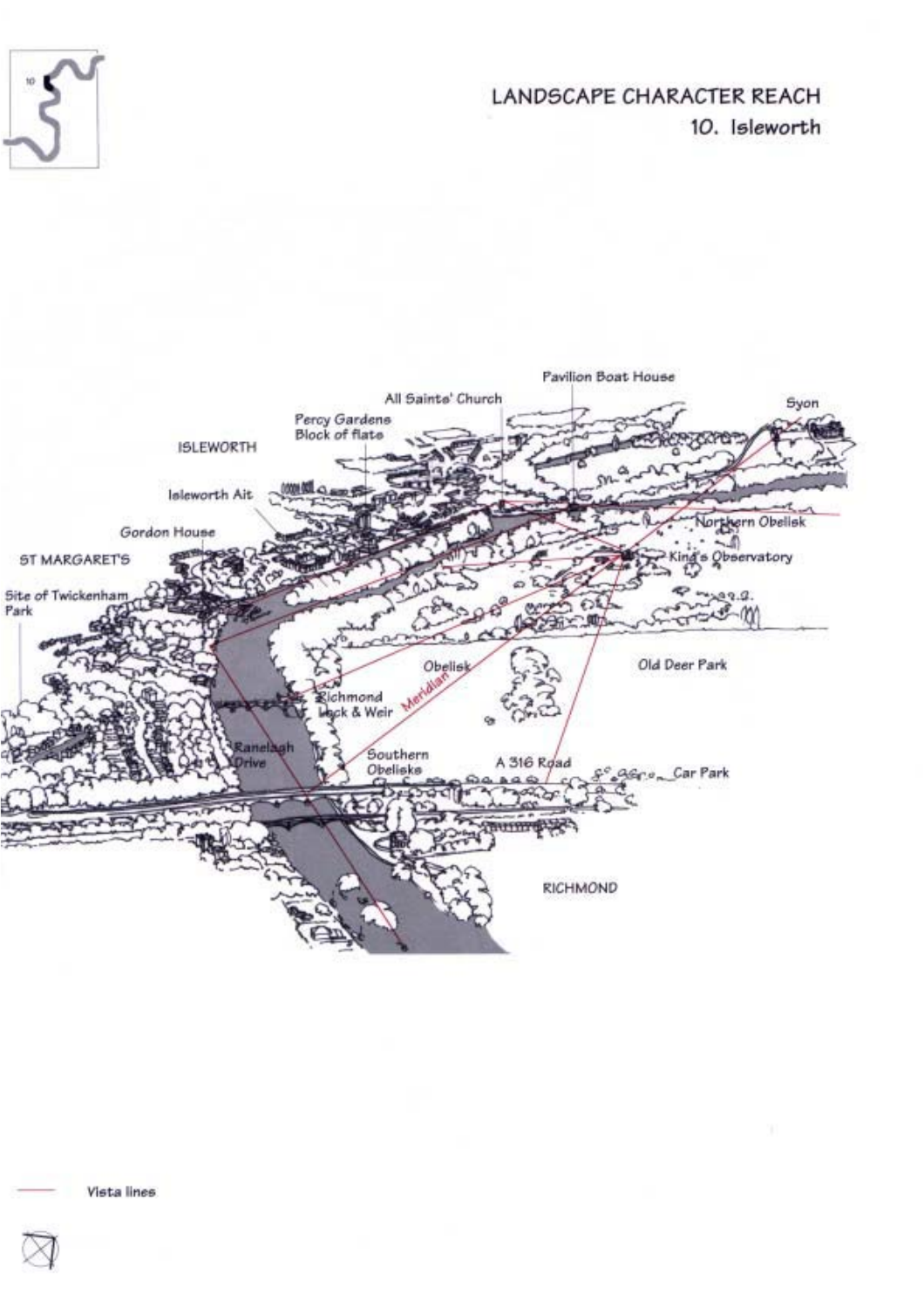

The meridian obelisks across the Old Deer Park



Formal recreation facilities in the Old Deer Park



A narrowing winter glimpse of the King's Observatory from Richmond Lock

#### **LANDSCAPE CHARACTER**

Isleworth, Syon, the Old Deer Park and Kew ideally need to be seen as a whole; a remarkable 18th century parkland landscape with villas, palaces and riverside villages. It is only relatively recent management practices which have blurred the historical landscape continuum between the two banks and across the royal land from Richmond to Kew. The King's Observatory, which used to act as the focal pivot in the centre of the parkland landscape, has been gradually hidden behind a pen of scrub and planting. The original meridian has been completely obscured, although the 1778 obelisks still survive.

The **Old Deer Park** has evolved into separate compartments under tenancies from the Crown Estate. The southern third is leased for recreation and athletics grounds, divided between sports pitches, car parking, a swimming pool and a playground. The area beside the river is leased to the London Borough of Richmond. A group of beech trees and a playground sit in the middle of a broad expanse of close-mown grass, fringed by riverside trees. Four stone obelisks are set across the space, aligned with the King's Observatory. Scrub growth and conifer planting along the northern edge of the leasehold division is steadily blocking the view to the Observatory, isolating the obelisks, truncating the space and creating a harsh line across the landscape. English Heritage has amended the Register of Historic Parks and Gardens to include the Old Deer Park in the Royal Botanic Garden Grade I entry, recognising the integrity of the whole landscape.

The southern edge of the Old Deer Park has been sliced by the busy **A316 road**, built in 1933 with Twickenham Bridge, to create a new route out of London. The road, parallel to the railway, severed the connection between Richmond Green and the Park. A pedestrian bridge over the railway leads off from the northern corner of the Green, but the footbridge over the road is located down the other end of a car park. Beyond the car park, the space between the road and Richmond, is an important area of trees and long grass, viewed from the road, the river and the railway. The ageing ornamental cherries on the northern side of the A316 have been supplemented with more substantial trees, planted by the Friends of the Old Deer Park and the London Borough of Richmond. A second pedestrian link to the Park runs down a rural track and under an arch to the south of the road.

Coming into London, spectacular views open from the railway and **Twickenham Bridge** up and down the river, south to Richmond Hill and north to the Old Deer Park. The King's Observatory can still just be glimpsed from the bridge in winter, though each year the view reduces. The Observatory is now surrounded by the Royal Mid-Surrey Golf Course. Twickenham Bridge needs cleaning and the railway bridge re-painting.

The gravel **towpath** from Richmond to Kew has a remote, rural character which is rare within a city. The informal gravel path makes an appropriate contrast with the paved surfaces of the urban waterfront of Richmond upstream of the railway bridge. Occasional benches have been vandalised and need to be repaired for those wanting to rest or linger on the long walk to Kew. On the remotest stretch opposite Isleworth Ait, dense woodland and the quiet river give the impression of being miles from anywhere. In fact sycamore scrub growth on both sides of the path has encroached to such an extent that in many places, one can see neither the river nor the Old Deer Park and the view is restricted to a narrow tunnel of trees and the bordering stagnant flooded ditch. The northern-most King's Observatory obelisk has become completely overgrown by sycamore seedlings. Glimpses to the river and the Observatory would make the walk more interesting, bring light back into the stagnant channel and restore some of the historic visual connections across the landscape.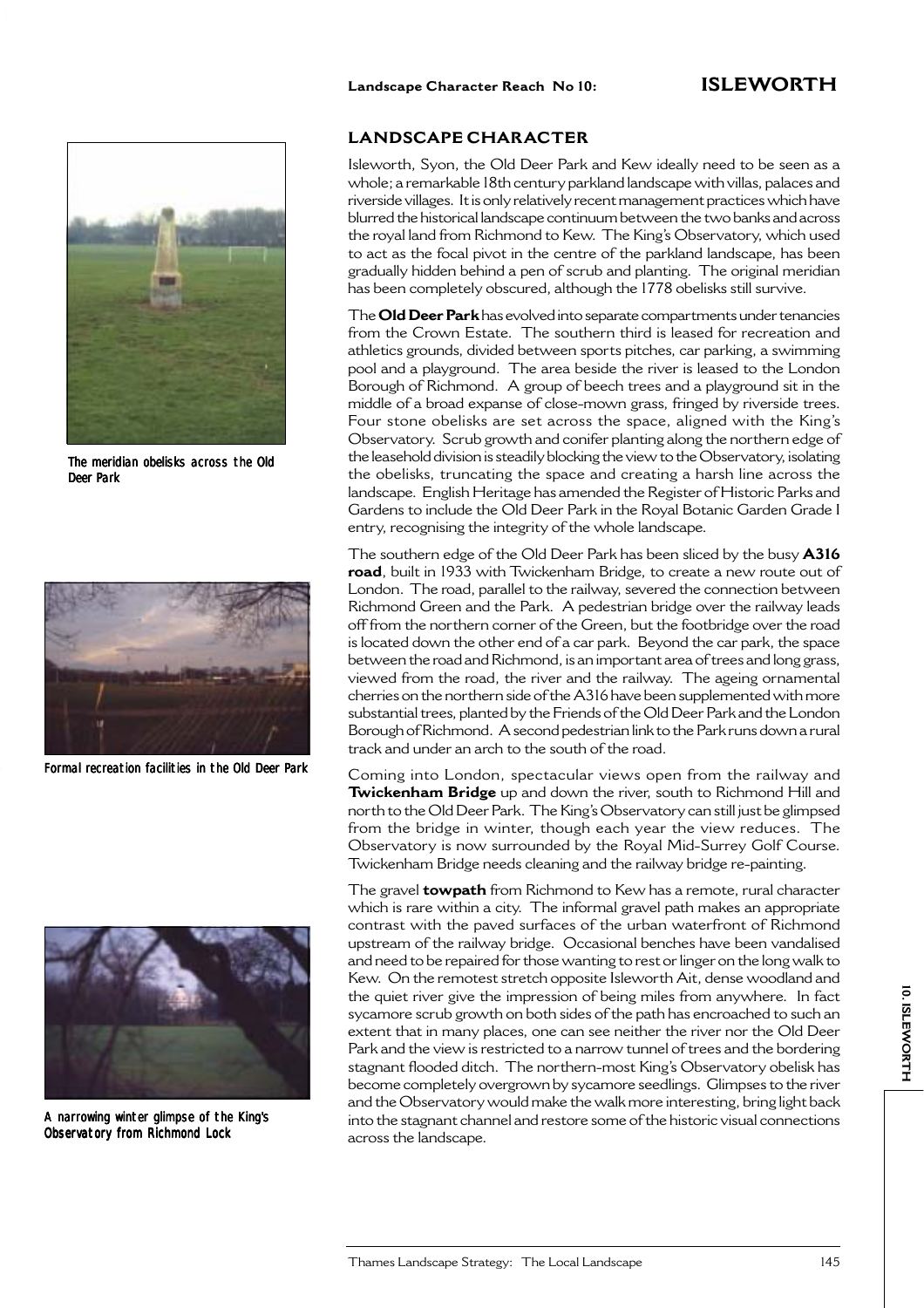**Richmond Lock** and the Weir footbridge, restored for the 1994 centenary by the PLA in their original colours, provide an elegant link between the Old Deer Park and St Margaret's. The details of the footbridge are carried across into the railway bridge and the railings along Ranelagh Drive promenade, creating an interesting contrast with the rural towpath on the Surrey side. The railings continue along the riverside walk as far as Railshead, broken only by a short stretch of aluminium barrier next to the Eel Pie Studios. The narrow riverside park is well-used by students from the adjacent West London Institute of Higher Education, incorporating Gordon House. The views of the river, lock and Richmond Hill from the walk and park are gradually being obscured by ash and sycamore scrub growing out of the bank. A fine old cedar in the grounds of the former St Margaret's House acts as a focal landmark looking south along the reach from Isleworth.

Behind the riverside path, Twickenham Park has been replaced over the past century by the residential development of **St Margaret's** - an unusual collection of suburban houses of every style from high Victorian to Bauhaus. The remains of the monastery canal, converted into Lucy Bedford's lake, still remains at the centre of the Victorian housing layout.

At**Railshead**, boatyards and small factories re-introduce the working character of the river and continue as far as Isleworth, interrupted only by the private gardens of Nazareth House. These gardens block a significant stretch of riverside access which would connect St Margaret's to Isleworth and could eventually help to link a walk from Kew Bridge to Twickenham on the Middlesex bank.

The **River Crane** joins the Thames at Railshead and extensive works are being undertaken by the NRA to shore up the banks and enhance public access. The **Duke of Northumberland River** enters the Thames a little further downstream in Isleworth through impressive stone arches. A public path connects up to Silverhall Neighbourhood Park. The tree-lined walk and indeed the whole Isleworth skyline is interrupted by the Percy Gardens block of flats which stand out above the cluster of Isleworth roof tops.

**Isleworth** retains a distinct historic waterfront, enclosed down a side-channel of working boats and barges in a similar way to Twickenham. The tower of All Saints' Church groups picturesquely with the Syon Pavilion Boat House, the waterfront row of 18th-century houses and the London Apprentice pub. The stone embankment and old ferry slipway are popular with fishermen, boaters and drinkers alike. If the ferry were re-instated, it would provide a popular connection across to the Surrey bank and Kew Gardens.

**Isleworth Ait**, densely wooded with willows and poplars, creates a valuable heronry and screens the old industrial Isleworth waterfront from the Old Deer Park. The waterfront has now largely been redeveloped for offices, pubs and flats. The hard edge, scale and some of the dock machinery have been retained though the uses have changed. Continuous public access, popular pubs, traffic and parking restrictions and well-maintained spaces have turned the waterfront into a low-key tourist attraction.

# **HISTORICAL BACKGROUND**

The **Old Deer Park** contains much of England's royal history and contributes significantly to the landscape along this stretch of the river. Edward III first converted the Shene manor house into a palace in the 14th century and there was open warren for the chase all the way between Shene and Kew. Henry V, in the words of Thomas Fuller, then '*cut two great callops into crown lands*' for building two religious houses (the Brigittine Sion convent opposite Shene Palace and a Charterhouse at Shene, to expiate his father's part in the murder of Richard II: an act Shakespeare made him ask his Redemeer to take into account as he went into battle at Agincourt:

*'and I have built Two chantries, where sad and solemn priests Still sing for Richard's soul'*

There was a tradition that the royal Founder's wishes had been that '*immediately upon the cessation of the service at one convent it should commence at the other and so should continue until the end of time*'.



Richmond Lock with Gordon House beyond, on the Middlesex bank



The Isleworth waterfront, re-instated with public access, pubs and offices focusing on the church, slipway and Pavilion Boathouse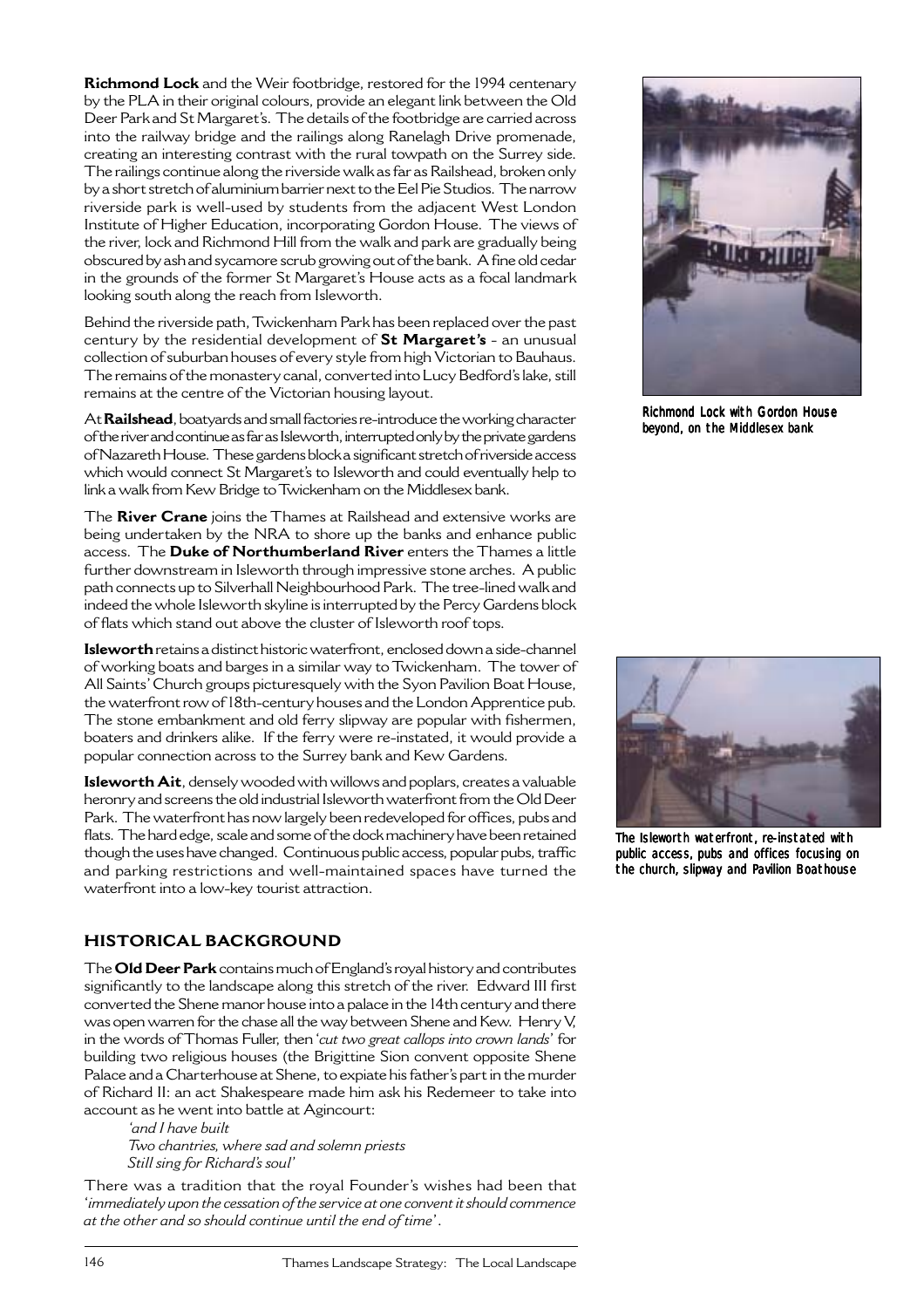



Henry VI made a small '*New Park of Shene*' between the Palace and the **Charterhouse**. The Charterhouse, a model of which by John Cloake can be seen in the Richmond Museum, was the largest in the realm and its building had been supervised by the royal Comptroller as part of the 'kynges grete work' at the Palace of Shene. Its size can be seen on Glover's map of 1635, when it was still in royal use as stables after its final Dissolution in 1559. The Syon monastery on the Isleworth side had moved down stream in 1431 and the land was used by Henry VII for yet another royal deer park. Monastic lands were included in the land granted by Queen Elizabeth to Francis Bacon's family, who built a house there. The two sides of the river were brought back into relationship when Prince Henry was allowed to set up court at Richmond Palace and Lucy, Countess of Bedford, a favourite of the royal family, rebuilt the Bacon house in 1609. The Countess laid out a Renaissance garden at Twickenham Park, complementing the de Caus work for the Prince. Glover's map shows clearly that she had made good use of the old monastery canal in the garden design of her Twickenham Park.

The Prince's father, James I, did not forgo the sport Richmond had to offer and greatly enlarged the park on the Surrey side to over 370 acres by the addition of land once owned by the monastery and built a lodge in the middle of this 'New Park of Richmond'. It was after Charles I made the great new Richmond Park in 1637 that this park, which had provided sport for kings from mediaeval times, was called the Old Deer Park. King James's hunting lodge at the north-east end of what is now called the Old Deer Park was taken over by the Duke of Ormonde and made into a '*perfect Trianon*' with a terrace garden. In 1718 Ormonde Lodge was leased to the Prince of Wales, who had quarrelled with his father George I, and renamed **Richmond Lodge**. It was here that his wife Caroline began her innovative landscape gardening, while still keeping some of the park as wild ground with broom and furze shelter for hares and pheasants for her husband's shooting and the southern part stocked with deer.

Following King George III's intention to build a new palace in the Old Deer Park, the houses in West Sheen (including that of the statesman-gardener, Sir William Temple), which had been built within the '*ample enclosure'* of the Charterhouse, were removed. The palace was abandoned but the **King's Observatory** was built by Sir William Chambers close to the site of the cleared monastery in time for the observation of the Transit of Venus in June



Richmond Lodge in 1725 and its avenue-lined vista across the river to Syon Park



Lancelot Brown's 1760s plan for the 'Alterations proposed in Richmond Gardens'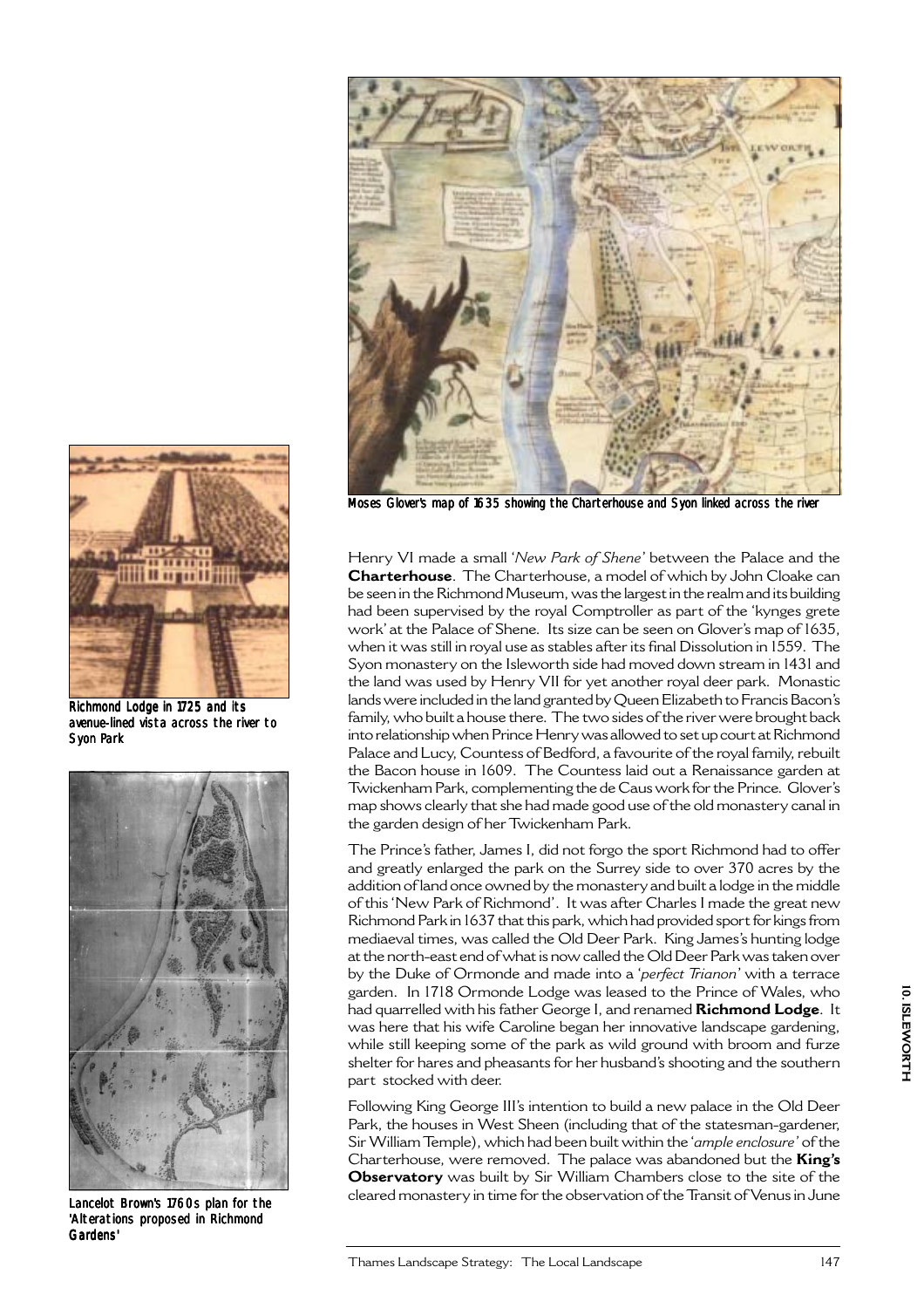1769. The Observatory as seen from the river is as fine as any of the Thamesside villas. The King's time for the Houses of Parliament and Horse Guards' Parade in London was originally set from the Observatory until Greenwich took over at the end of the 18th century.

The King continued to use Richmond Lodge until 1772, when his mother died and he moved to the White House at Kew and had the Lodge demolished. Lancelot Brown had been commissioned to design a landscape as the setting for the intended new palace. His plans are undated but improvements in progress were noted in 1765. The Old Deer Park, as seen in the more open part of Brown's plan, was later given over to George III's '*rural amusements*' as a farmer. Part of the brick ha-ha, built in 1767 to keep in the king's new Merino sheep, can be seen along the Kew road.

**Isleworth**, once connected to the Old Deer Park by ferry, is first mentioned as a permanent settlement in an Anglo-Saxon charter in AD 695 as *Gislheresuuyrth*. It is then reported in the Domesday Book as having two mills, taking advantage of the River Crane. Mediaeval lords of Isleworth owned weirs on the Thames and the Isleworth weir had stakes at its upper end giving it the name of 'Railshead'. The Duke of Northumberland's River, as it was later called, was constructed in the 1540s to increase water power for the mills, when the manor was still in royal hands.

Before 1217 a large area of the present Borough of Hounslow was covered by forest, '*the Warren of Staines'* which when cut down created the large barren tract of **Hounslow Heath**, which dominates the 1635 Moses Glover map. Wharves are mentioned in the middle ages to transport the products of Isleworth's water- powered industries, which progressed later from flour mills to breweries, calico and powder mills, whose dangerous cargo was taken to Woolwich. There was some agriculture in the district but by 1818 most of the open fields were enclosed and market gardening displaced arable farming.

Isleworth housed some fashionable courtiers and men of letters in the 18th and early 19th centuries, but in 1860 Kelly's directory noted that Isleworth had declined when the court left Kew and could never compete, in terms of fashion, with Richmond.

JMW Turner lived for a time at the Ferry House, where he compiled his Isleworth sketchbooks with numerous river studies of the working landscape of ferries, mills, osier beds, fishermen, backwaters and wagons.

A new link united the two sides of the river 100 years ago when the footbridge weir was built at Richmond Lock, between St Margarets and the Old Deer Park. St Margarets House had been built on the river bank in the grounds of Twickenham Park at the Railshead end and in 1852 an estate, planned by the Conservative Land Society (a sort of political building society), was laid out in the rest of the grounds and extended into Twickenham. Gordon House, with its fine 1758 wing by Robert Adam, has now been taken over by the West London Institute of Higher Education.

**St Margarets**, which achieved its own railway station in 1876, predated Bedford Park as a garden suburb and had the great advantage of being a riverside site with its central curving roads backing on to a communal garden. The canal within these pleasure grounds brings the history of this area together as it is the one Lucy Bedford featured at Twickenham Park, still surviving from the days of Henry V's first Syon monastery.



St Margaret's Estate in 1852, planned as a garden suburb



The last stand of St Margaret's House in 1929, marooned in gravel workings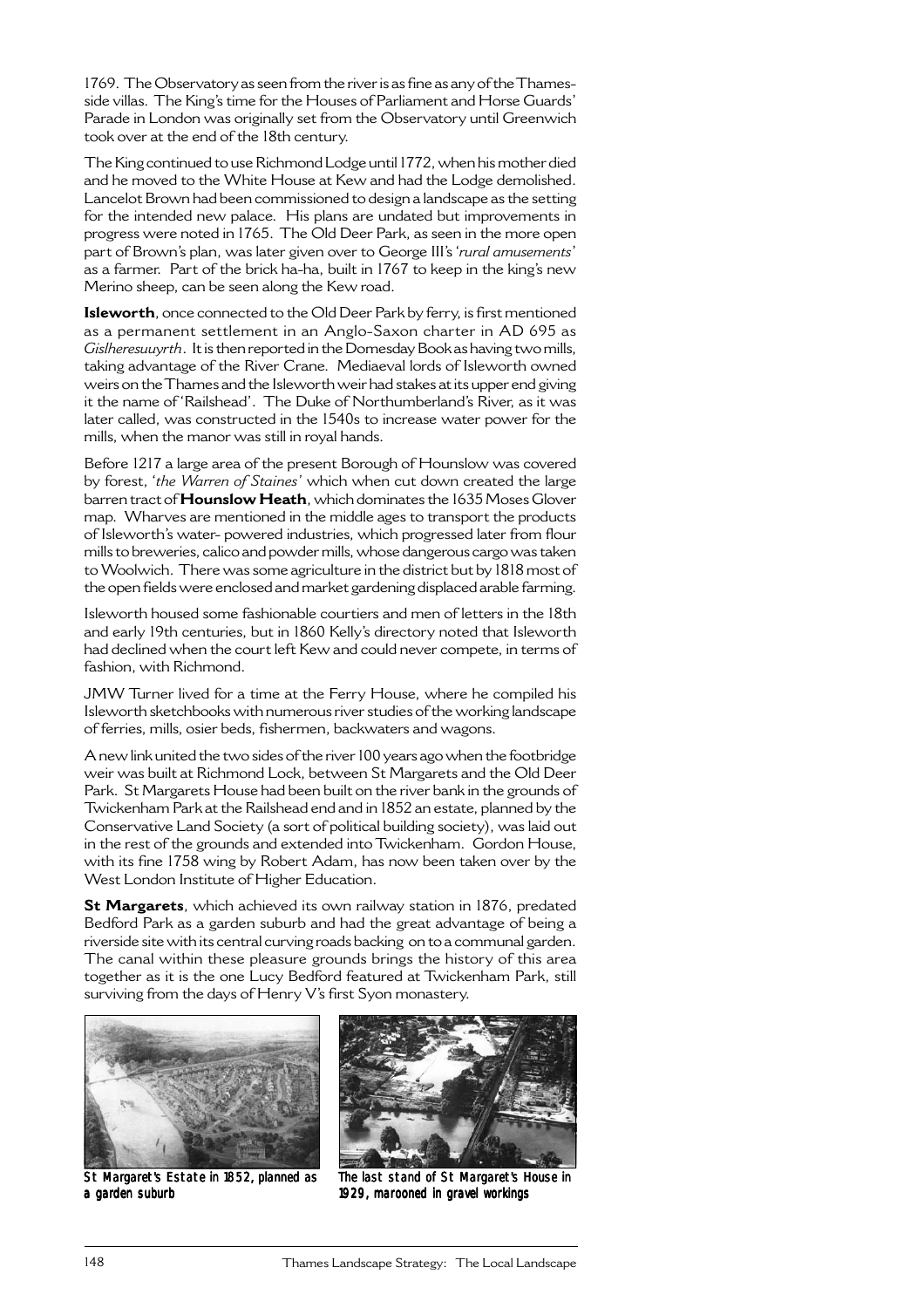

Lawson cypresses in the Royal Mid-Surrey Golf Course compete with Chambers' Pagoda as vertical landmarks

#### **NATURE CONSERVATION**

**Twickenham Road Meadow** is flooded from time to time but a lack of management and past 'improvement' has led this fragment of old water meadow to lose much of its diversity. The north-western part of the site consists of the steep road bank with a slightly better range of wild flowers on the bank, including spotted medick which is uncommon in London. Reinstatement of this small relic of flood meadow with a hay cut would gradually improve the floristic interest.

The **Old Deer Park** golf course has several mature trees, both scattered and in small copses. These include several magnificent old oak pollards, which pre-date the golf course. The golf course is managed with nature conservation in mind, though more recent plantings of conifers and exotics detract from the effect. Several areas of thick cover, consisting of elder and willow scrub and stands of tall herbaceous vegetation, have been left between fairways to allow partridges and pheasants to nest in seclusion. The roughs on the golf course are remnants of the original acidic grassland, containing typical plants such as heath and lady's bedstraw, and also wood groundsel which is rare in London. Grasshoppers and butterflies abound, the latter including meadow brown, small heath, and small, large and Essex skippers.

The **water-filled ditch**, which lies between the Old Deer Park and the Thames towpath, is kept flooded by spring tides spilling over the towpath from the River Thames. Along much of its length the ditch is heavily shaded by trees, and supports little aquatic vegetation. However, in the few places where sufficient light reaches the water, star-wort and Canadian pondweed grow on the water, while dense stands of great hairy willow-herb, yellow flag and many other water margin plants cover the banks. Coots, mallards and moorhens all find nesting cover in these areas, and kingfishers can often be seen. The willow-dominated woodland has been designated a nature reserve, and golfers are discouraged from entering. While a good variety of birds nest in the woodland at present, including tawny owls, the woodland and the ditch would greatly benefit from extensive management to create sunny glades; both the aquatic life of the flooded ditch and the woodland flora would flourish.

In the northern corner of the **Old Deer Park Recreation Ground**, an extensive area beside the flooded ditch has been left wild. The southern end of this rough area consists of tall herbaceous vegetation dominated by creeping thistle. The thistles attract large numbers of butterflies. Further north the ground is clearly damper, and a diverse wetland vegetation has developed, extending beyond the fence in to the golf course. There is a wonderful array of colourful wetland plants, including the small-flowered yellow rocket - a nationally scarce member of the cabbage family. The London Borough of Richmond plans to maintain the diversity of this wetland vegetation by cutting the open areas on a 3 yearly rotation and coppicing most of the willows.

The **River Thames** is fully tidal below Richmond Lock, and expanses of mud and gravel are exposed at low tide. Well-established intertidal vegetation makes its first appearance in this reach. The river bank beside the Old Deer Park supports a rank, tall herbaceous community of docks, policeman's helmet, reed-grass and hogweed, which grow on the deposited mud and in the cracks of the sloping cobbled wall. The tree growth on the banks needs to be cut on rotation to ensure that there is always some tree growth but that no trees become over heavy and a danger to the stability of the river bank.

Opposite the Old Deer Park, **Isleworth Ait** is a large wooded island. The woodland is dominated by very tall sycamore and crack willow. The understorey of the woodland is mostly elder, but includes holly and hawthorn. Ivy dominates the ground beneath the areas of horse chestnut, and, elsewhere, nettle and policeman's helmet form extensive and impenetrable cover. The side of the island facing Richmond has vertical steel-piled banks. The bank facing Hounslow is natural, though much of it is taken up by a boat yard and moored boats. At the northern end of the island, on the Hounslow side, an area of gently shelving mud supports a small area of willow carr, dominated by common osier, which once provided the raw materials for the local basket-making industry. At low tide, mud and gravel banks are exposed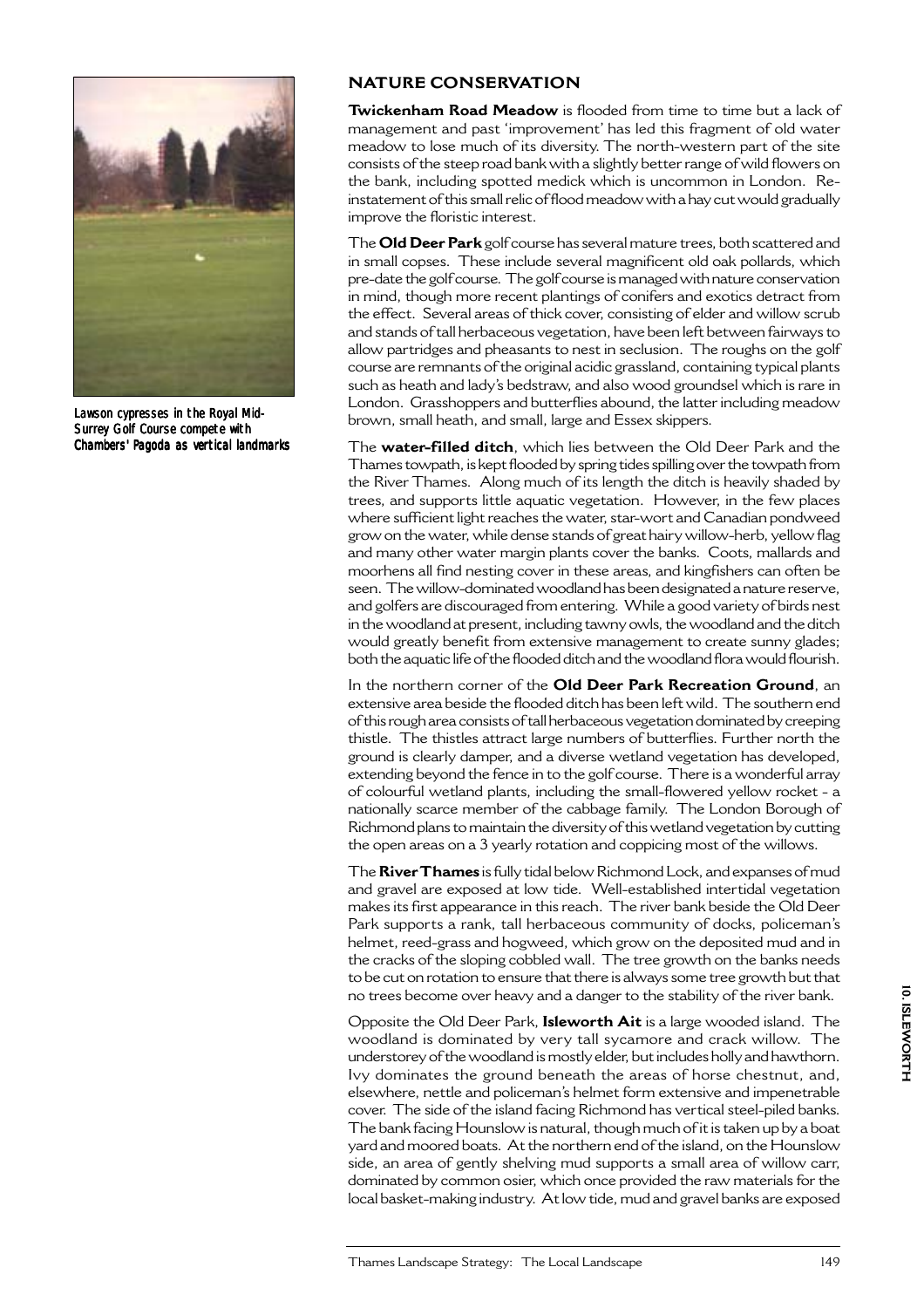on the Hounslow side of the island and at either end. As well as birds, the mud and shingle is also notable for its mollusc fauna, particularly the rare twolipped door snail which enjoys life under debris which has collected here, and the equally rare German hairy snail. Many birds roost and nest on the island; bats can often be seen feeding around the island, and roost by day in boxes provided for them.

The **Duke of Northumberland's River** enters the Thames opposite the northern end of Isleworth Ait, and the River Crane opposite its southern end. The Duke of Northumberland's River is a particularly rich habitat immediately upstream of the high weir at its entrance to the Thames in Isleworth. In its western section, the river follows the northern edge of a small park, Silverhall Park. It then passes through housing and a belt of sycamore woodland, also containing some fine beech trees, to the weir. Although the river is narrow, with restricted adjacent habitat, the riparian flora of its banks, particularly the northern bank towards the weir, is exceptionally rich.

The **River Crane** is tidal for approximately 800 metres, between the bridge at Northcote Road and its confluence with the Thames. The wildlife importance of the tidal section is derived not from its adjacent habitat (there is little of this since much of it is narrowly confined between the back gardens of houses) but from the channel and the fact that it is tidal. Several species of fish enter and leave the channel with each tide and some fish may use the channel for spawning. The richness of the bankside vegetation varies throughout the length of the tidal section, depending on the type of bank; the upper and middle reaches are best. On the muddy banks, aquatic plants include celery-leaved crowfoot, water pepper and gipsy-wort. Although slightly less natural than the upper tidal reaches, the middle tidal stretch is attractive, with its weeping and crack willow overhanging the banks, and many small boats moored at the ends of gardens. From Talbot Road downstream to the Thames, the lower channel has steep sides and in many areas is heavily shaded by horse chestnuts and sycamores. The river would benefit from removal of some of the trees which shade the banks and water, and from sympathetic wildlife gardening by the residents who own the adjacent gardens. The bank sides should be adapted where necessary to support more vegetation.

# **PUBLIC ACCESS AND RECREATION**

There is continuous public access along the Surrey bank and across the southern part of the Old Deer Park. The Richmond Weir footbridge links to Ranelagh Drive and the Isleworth promenade on the Middlesex bank, though access to Isleworth is blocked by Nazareth House gardens and the Railshead boatyards. Walks link up the Crane and Duke of Northumberland Rivers to small local parks. The Thames Path follows the Surrey river bank. On the Middlesex side it has to divert away from the river at Isleworth and Syon Park.

The Isleworth ferry no longer runs, but would create a popular link to Kew Gardens if it were re-instated. The public slipway is well-used by fishermen and the public launching their boats.

The Royal Mid-Surrey Golf Course is run by a private club.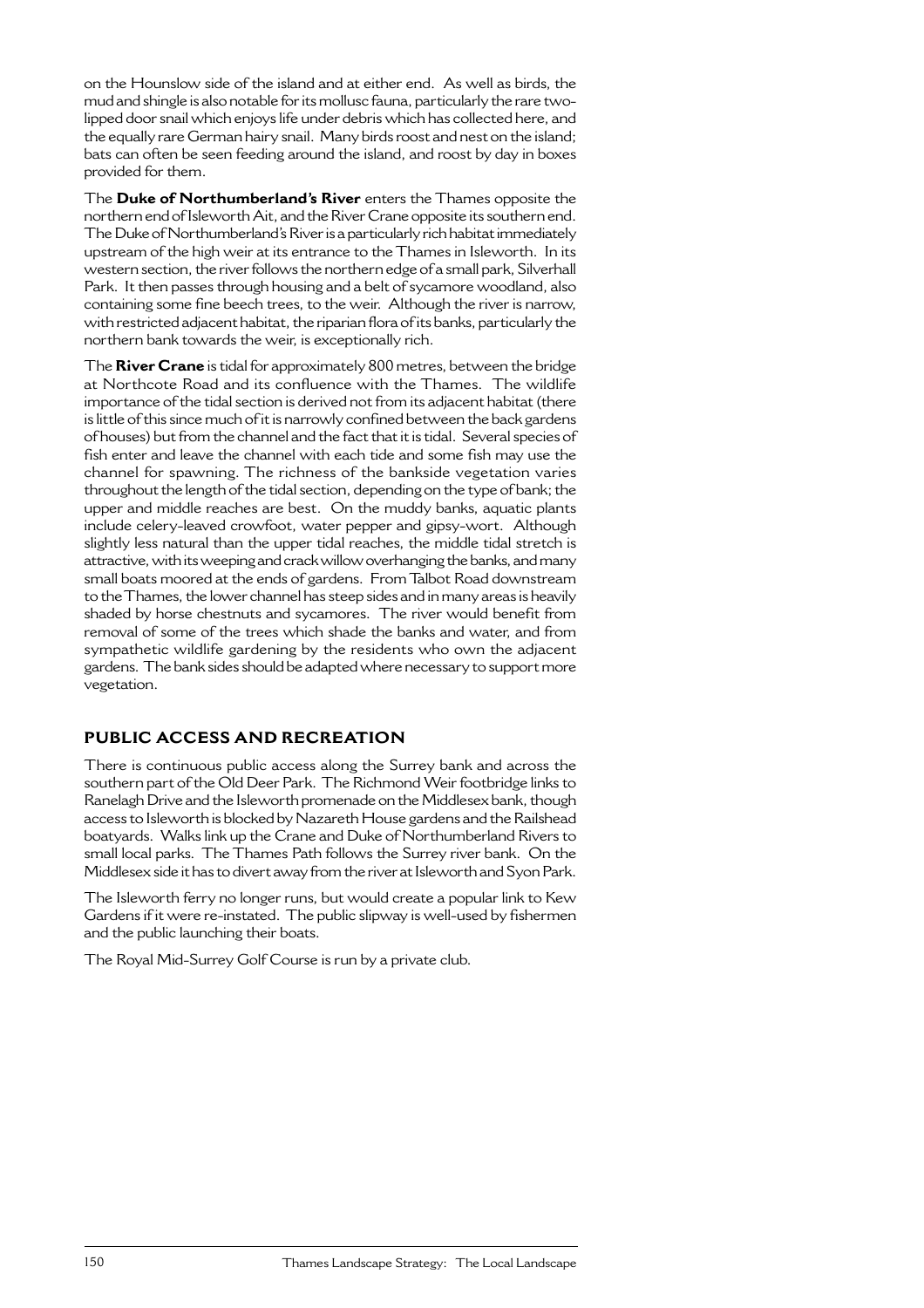| Railshead Boatyards<br>Thistleworth Marine                                                                                                                                                                                                                                              |                                                                                               |                                                                                                                                                |
|-----------------------------------------------------------------------------------------------------------------------------------------------------------------------------------------------------------------------------------------------------------------------------------------|-----------------------------------------------------------------------------------------------|------------------------------------------------------------------------------------------------------------------------------------------------|
| Third Osterley Sea Scout Group                                                                                                                                                                                                                                                          |                                                                                               |                                                                                                                                                |
| Fishing from Isleworth waterfront<br>Old Deer Park sports pitches, playground<br>and pool<br>Old Deer Park Athletics Ground<br>Royal Mid-Surrey Golf Club                                                                                                                               |                                                                                               | LBH.<br>LBRuT tenancy<br>Private<br>tenancies<br>Private tenancy                                                                               |
| Thames Path                                                                                                                                                                                                                                                                             |                                                                                               |                                                                                                                                                |
| The London Apprentice<br>Town Wharf                                                                                                                                                                                                                                                     |                                                                                               |                                                                                                                                                |
| All Saints' Church, Isleworth<br>Gordon House<br>Isleworth historic waterfront<br>King's Observatory<br>Nazareth House<br>Old Deer Park meridian obelisks<br>Richmond Lock and Weir Footbridge<br>Richmond Railway Bridge<br>Syon Park<br>Syon Pavilion Boat House<br>Twickenham Bridge | Grade II<br>Grade II<br>Grade L<br>Grade II<br>Grade II<br>Grade II PLA<br>Grade I<br>Grade I | Grade II Church Comm.<br>W London Instit<br>of Higher Ed.<br>Private<br>Crown Estate<br>Private<br>Crown Estate<br>Private<br>Private<br>LBRuT |
|                                                                                                                                                                                                                                                                                         |                                                                                               |                                                                                                                                                |

### **LOCAL INTEREST GROUPS:**

*Amenity and Local History:* Borough of Twickenham Local History Soc. Friends of the Old Deer Park Hounslow and District History Society Isleworth Society Richmond Astronomical Society Richmond Local History Society River Thames Society (Upper Tidal) St Margaret's Estate Residents' Association *Nature Conservation:* London Wildlife Trust Richmond and Twickenham Friends of the Earth

# **PRINCIPAL LAND USES**

The Surrey bank is covered by the recreation uses tenanting the Old Deer Park. The King's Observatory is leased as offices.

The Middlesex side is divided between housing, education facilities and the offices and pubs of Isleworth waterfront.

Isleworth Ait is a wooded nature reserve.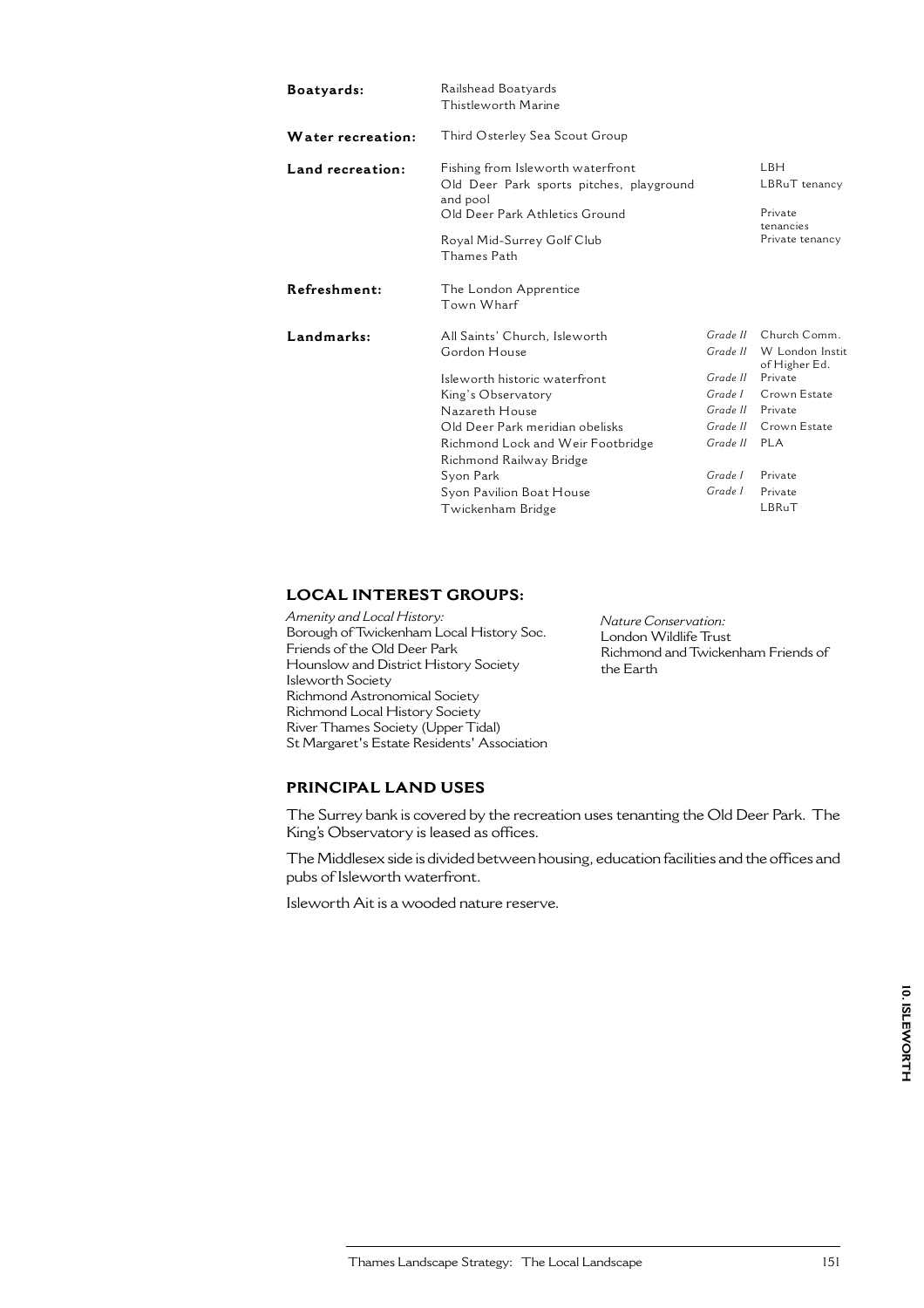The following proposals have been identified as part of the survey and analysis of the Thames Landscape Strategy. The policy proposals amplify the issues raised in Chapter 2 to be included in Supplementary Planning Guidance. The project and management proposals are recommended for incorporation into national agency and local government work programmes, co-ordinated by a Project Officer and Officers' Steering Committee (see Chapter 5). All proposals would require full consultation before implementation:

#### **Policy Proposals**

|            | т онсу тторозата<br>Policy                                                                                                                                                                                                                                                                                                                     | Reference                                                           |
|------------|------------------------------------------------------------------------------------------------------------------------------------------------------------------------------------------------------------------------------------------------------------------------------------------------------------------------------------------------|---------------------------------------------------------------------|
| Pol 10.1   | Restore the open character of the historic parkland landscape, linking Isleworth,<br>Syon, the Old Deer Park and Kew.                                                                                                                                                                                                                          | LBRuT: RIV 1<br>LBH: ENV 4.7,6.1                                    |
| Pol 10.2   | Protect the visual links between:                                                                                                                                                                                                                                                                                                              | LBRuT: RIV 1, ENV 2                                                 |
|            | King's Observatory and the southern part of the Old Deer Park<br>King's Observatory and the meridian obelisks<br>King's Observatory and Isleworth<br>King's Observatory and Syon Park<br>King's Observatory and Twickenham Bridge<br>Twickenham Bridge and Richmond Hill                                                                       | 13.32(11)<br>LBH: ENV 1.6a                                          |
| Pol 10.3   | Retain the domestic scale of buildings on the Middlesex bank, with particular<br>concern for the Isleworth skyline. As redevelopment opportunities arise, high<br>buildings should be replaced with lower structures which complement the<br>surrounding town and landscape.                                                                   | LBH: ENV 1.6a, 1.6, 6.1                                             |
| Pol 10.4   | Conserve and enhance the nature conservation interest of the river and its<br>corridor, with particular attention to the flooded ditch and Isleworth Ait                                                                                                                                                                                       | LBRuT: RIV 12<br>LBH:ENV 6.7                                        |
|            | <b>Project Proposals</b><br>Project                                                                                                                                                                                                                                                                                                            | Initiative                                                          |
| Proj 10.1  | Re-open the views between the King's Observatory, the Old Deer Park,<br>Twickenham Bridge, Isleworth and Syon.                                                                                                                                                                                                                                 | Crown Estate<br>Royal Mid-Surrey                                    |
| Proj 10.2  | Resurface the towpath between the railway bridge and Richmond Lock with fine<br>grade hoggin.                                                                                                                                                                                                                                                  | LBRuT: RIV 3                                                        |
| Proj 10.3  | Clean Twickenham Bridge and repaint Richmond Railway Bridge.                                                                                                                                                                                                                                                                                   | LBRuT<br>British Rail                                               |
| Proj 10.4  | Plant further large-scale trees along the edge of the A316 road through the Old<br>Deer Park to match the mature trees along the river edge and reduce the impact<br>of traffic on the park.                                                                                                                                                   | LBRuT: ENV 8,12 Cons<br>area study No 57<br>Friends of O.D.Park     |
| Proj 10.5  | Re-instate the Lancelot Brown tree groups in the Old Deer Park, where not in<br>conflict with playing fields, and around the Pools Complex and car parks and<br>relocate the playground closer to the swimming baths.                                                                                                                          | LBRuT                                                               |
| Proj 10.6  | Re-open the original meridian vista through the King's Observatory between the<br>riverside obelisks to the north and south.                                                                                                                                                                                                                   | LBRuT: ENV2, RIVI<br>Crown Estate<br>Royal Mid-Surrey               |
| Proj 10.7  | Open sunny glades in the scrub clogging the flooded ditch and coppice tree growth<br>in panels along the edge of the towpath.                                                                                                                                                                                                                  | LBRuT: ENV 8,12<br>Crown Estate<br>Royal Mid-Surrey                 |
| Proj 10.8  | Gradually replace exotic and conifer planting on the Royal Mid-Surrey Golf<br>Course with oaks and native plantings following Brown's original designs.<br>Plantings must work with the layout of the course and the long cross vistas.<br>Consider less intrusive fencing around the Observatory.                                             | LBRuT: ENV 8,12<br>Crown Estate<br>Royal Mid-Surrey                 |
| Proj 10.9  | Re-instate the short stretch of riverside cast-iron railings missing opposite the Eel<br>Pie Studios at the end of Ranelagh Drive.                                                                                                                                                                                                             | LBRuT: ENV 34                                                       |
| Proj 10.10 | Remove the ash and sycamore scrub obscuring the views from the Gordon House<br>riverside park.                                                                                                                                                                                                                                                 | LBRuT: ENV2, RIVI                                                   |
| Proj 10.11 | Negotiate a public path along the river edge of Nazareth House gardens and<br>beyond to link Isleworth with St Margaret's along the water.                                                                                                                                                                                                     | LBRuT: RIV 3<br>Private landowners                                  |
| Proj 10.12 | Enhance the connecting walks up the Duke of Northumberland and Crane Rivers.<br>Remove some of the trees overhanging the lower reaches of the tidal Crane;<br>encourage adjacent garden owners to create a wild meadow strip close to the<br>river's edge; encourage bankside vegetation by modifying the steep walls of the<br>lower stretch. | LBRuT: RIV 3,12<br>LBH, NRA<br>WLWaterwyWalks<br>Private landowners |
|            | <b>Management Proposals</b>                                                                                                                                                                                                                                                                                                                    |                                                                     |
| Mng 10.1   | Management<br>Continue maintaining Richmond Lock, the Weir footbridge and the Ranelagh<br>Drive railings in the original 1894 paint colours.                                                                                                                                                                                                   | Initiative<br>LBRuT: ENV 34<br>PLA                                  |
| Mng 10.2   | Limit the areas of close-mown grass in recreation areas, to reduce maintenance<br>costs and increase nature conservation interest.                                                                                                                                                                                                             | LBRuT: ENV 18<br>Royal Mid-Surrey                                   |
| Mng 10.3   | Control scrub growth between the Old Deer Park footpath and the river.                                                                                                                                                                                                                                                                         | LBRuT: ENV 18,<br>RIV 3,12                                          |
| Mng 10.4   | Maintain the willow carr on Isleworth Ait and allow the woodland to regenerate<br>naturally.                                                                                                                                                                                                                                                   | Royal Mid-Surrey<br>LBH: ENV 1.9, 6.1, 6.7<br>LWT, TWU              |

Mng 10.5 Maintain the wetland vegetation on the northern edge of the Old Deer Park recreation ground by cutting every 2-3 years and coppicing the willows.

LBRuT: RIV 12 Royal Mid-Surrey